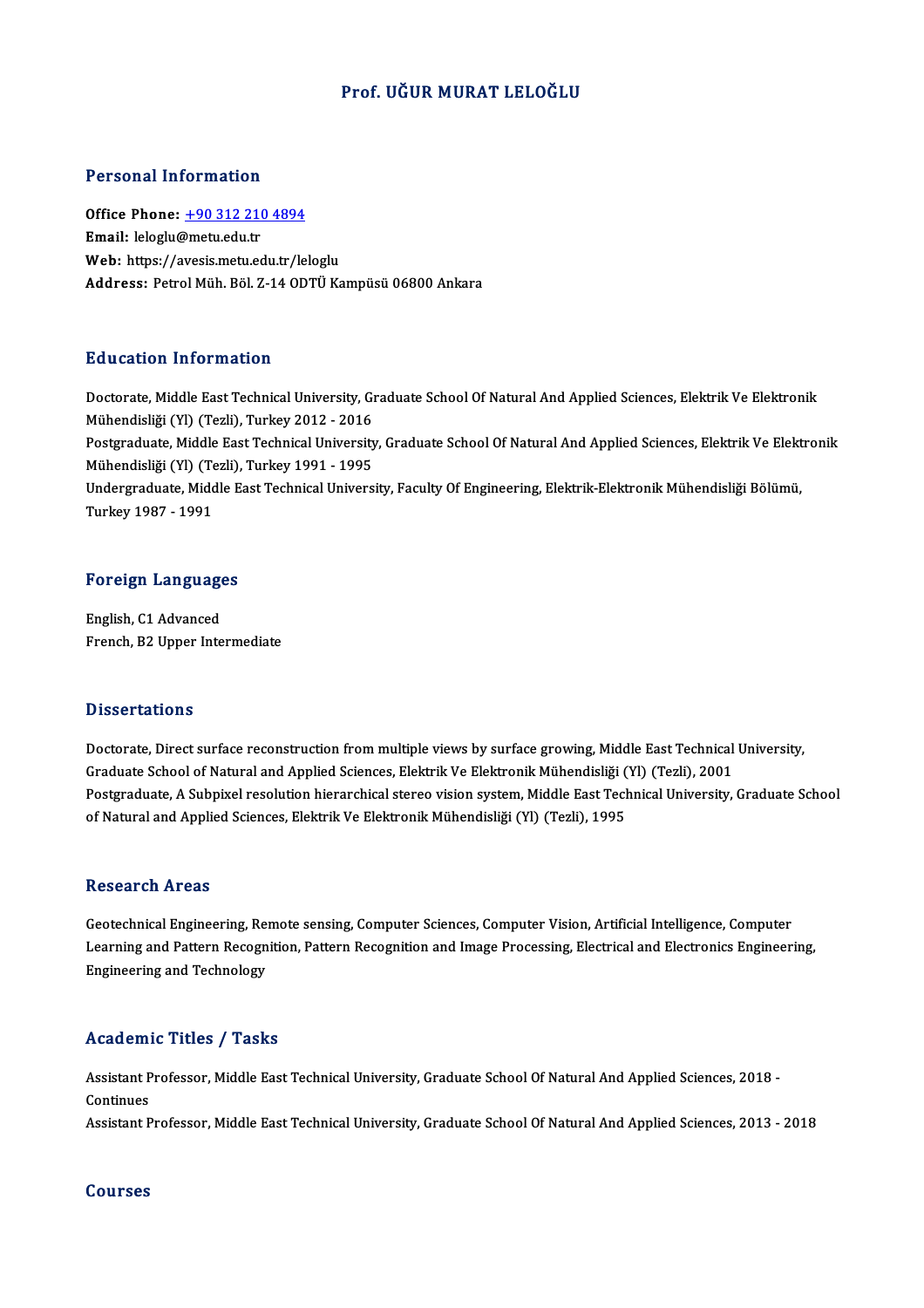REMOTE SENSING APPLICATIONS IN PETROLEUM ENGINEERING, Postgraduate, 2018 - 2019<br>Optical Imaging for Bernate Sensing, Postgraduate, 2016 - 2017 REMOTE SENSING APPLICATIONS IN PETROLEUM ENGINEERIN<br>Optical Imaging for Remote Sensing, Postgraduate, 2016 - 2017 Optical Imaging for Remote Sensing, Postgraduate, 2016 - 2017<br>Advising Theses

Advising Theses<br>Rittersberger Tılıç H. İ. , LELOĞLU U. M. , Climate change vulnerability in agriculture and adaptation strategies of farmers<br>to climatic strasses in Konya Turkey, Dostorata MKUS(Student), 2019 to climatic stresses<br>Rittersberger Tılıç H. İ. , LELOĞLU U. M. , Climate change vulnerability in<br>to climatic stresses in Konya, Turkey, Doctorate, M.KUŞ(Student), 2019<br>Leloğlu II. M. - A TOOLKIT FOR TURER DIMENSIONAL RECON Rittersberger Tılıç H. İ. , LELOĞLU U. M. , Climate change vulnerability in agriculture and adaptation strategies of farme<br>to climatic stresses in Konya, Turkey, Doctorate, M.KUŞ(Student), 2019<br>Leloğlu U. M. , A TOOLKIT FO to climatic stresses in Konya, Turkey, Doctorate, M.KUŞ(Student), 2019<br>Leloğlu U. M. , A TOOLKIT FOR THREE-DIMENSIONAL RECONSTRUCTIO<br>IMAGES, Postgraduate, M.AHMET(Student), 2019 Leloğlu U. M. , A TOOLKIT FOR THREE-DIMENSIONAL RECONSTRUCTION AND VISUALIZATION OF WEATHER RADAR<br>IMAGES, Postgraduate, M.AHMET(Student), 2019<br>Leloğlu U. M. , Ulusoy İ., SIMILARITY RATIO BASED ALGORITHMS TO GENERATE SAR SU Leloğlu U. M., Ulusoy İ., SIMILARITY RATIO BASED ALGORITHMS TO GENERATE SAR SUPERPIXELS, Doctorate, LELOĞLU U.M., BURIED AND SURFACE MINE DETECTION FROM THERMAL IMAGE SERIES, Postgraduate, S.KAYA(Student), 2016 LELOĞLU U. M. , BURIED AND SURFACE MINE DETECTION FROM THERMAL IMAGE SERIES, Postgraduate,<br>S.KAYA(Student), 2016<br>LELOĞLU U. M. , HIERARCHICAL APPROACH TO SEMI-DISTRIBUTED HYDROLOGICAL MODEL CALIBRATION, Doctorate,<br>A ÖZDEMİ S.KAYA(Student), 2016<br>LELOĞLU U. M. , HIERARCHI<br>A.ÖZDEMİR(Student), 2016<br>LELOĞLU U. M. , Buried and A.ÖZDEMİR(Student), 2016<br>LELOĞLU U. M. , Buried and surface mine detection from thermal image time series, Postgraduate, S.Kaya(Student), 2016

#### **Jury Memberships**

Doctorate, Doctorate, Eskişehir Teknik Üniversitesi, September, 2021 Jury Tromporumpu<br>Doctorate, Doctorate, Eskişehir Teknik Üniversitesi, September, 2021<br>Doctoral Examination, Doctoral Examination, Çankırı Karatekin Üniversitesi, April, 2021<br>Doctorate, Doctorate, Orta Doču Telmik Üniversit Doctorate, Doctorate, Eskişehir Teknik Üniversitesi, September, 2021<br>Doctoral Examination, Doctoral Examination, Çankırı Karatekin Ünivers<br>Doctorate, Doctorate, Orta Doğu Teknik Üniversitesi, September, 2020<br>Post Craduate, Doctoral Examination, Doctoral Examination, Çankırı Karatekin Üniversitesi, April<br>Doctorate, Doctorate, Orta Doğu Teknik Üniversitesi, September, 2020<br>Post Graduate, Post Graduate, Middle East Technical University, Decembe Doctorate, Doctorate, Orta Doğu Teknik Üniversitesi, September, 2020<br>Post Graduate, Post Graduate, Middle East Technical University, December, 201<br>Post Graduate, Post Graduate, Orta Doğu Teknik Üniversitesi, September, 201 Post Graduate, Post Graduate, Middle East Technical University, Decen<br>Post Graduate, Post Graduate, Orta Doğu Teknik Üniversitesi, September,<br>Post Graduate, Post Graduate, Başkent Üniversitesi, September, 2019<br>Postorate, D Post Graduate, Post Graduate, Orta Doğu Teknik Üniversitesi, September, 2019<br>Post Graduate, Post Graduate, Başkent Üniversitesi, September, 2019<br>Doctorate, Doctorate, Orta Doğu Teknik Üniversitesi, July, 2019 Post Graduate, Post Graduate, Başkent Üniversitesi, September, 2019<br>Doctorate, Doctorate, Orta Doğu Teknik Üniversitesi, July, 2019<br>Post Graduate, Post Graduate, Orta Doğu Teknik Üniversitesi, July, 2019<br>Post Graduate, Pos Doctorate, Doctorate, Orta Doğu Teknik Üniversitesi, July, 2019<br>Post Graduate, Post Graduate, Orta Doğu Teknik Üniversitesi, July, 2019<br>Post Graduate, Post Graduate, Orta Doğu Teknik Üniversitesi, July, 2019<br>Postorate, Dos Post Graduate, Post Graduate, Orta Doğu Teknik Üniversitesi, July, 2019<br>Doctorate, Doctorate, Orta Doğu Teknik Üniversitesi, March, 2018

#### Articles Published in Journals That Entered SCI, SSCI and AHCI Indexes

- I. Early wheat yield estimation at field-level by photosynthetic pigment unmixing using Landsat 8 Early wheat<br>Early wheat<br>image series<br>Ozen A LELO image series<br>Ozcan A., LELOĞLU U. M. , SÜZEN M. L. i<mark>mage series</mark><br>Ozcan A., LELOĞLU U. M. , SÜZEN M. L.<br>GEOCARTO INTERNATIONAL, 2021 (Journal Indexed in SCI)<br>Species lavel classification of Moditerranean sperse f Ozcan A., LELOĞLU U. M. , SÜZEN M. L.<br>GEOCARTO INTERNATIONAL, 2021 (Journal Indexed in SCI)<br>II. Species level classification of Mediterranean sparse forests-maquis formations using Sentinel-2<br>imagesy
- GEOCART<br>Species I<br>imagery<br>Ceclauan Species level classification of Mediterranean sparse forests-maquis formations<br>imagery<br>Caglayan S. D. , Leloğlu U. M. , Ginzler C., Psomas A., Zeydanlı U. S. , Bilgin C. C. , Waser L. T.<br>CEOCAPTO INTERNATIONAL, pp.1.20.202 imagery<br>Caglayan S. D. , Leloğlu U. M. , Ginzler C., Psomas A., Zeydanlı U. S. , Bilgin C. C. , Waser L. T.<br>GEOCARTO INTERNATIONAL, pp.1-20, 2020 (Journal Indexed in SCI)
	-
- Caglayan S. D. , Leloğlu U. M. , Ginzler C., Psomas A., Zeydanlı U. S. , B.<br>GEOCARTO INTERNATIONAL, pp.1-20, 2020 (Journal Indexed in SCI<br>III. A fast and automated hydrologic calibration tool for SWAT GEOCARTO INTERNATIONAL<br>A fast and automated hyd<br>ÖZDEMİR A., LELOĞLU U. M.<br>WATER AND ENVIRONMENT ÖZDEMİR A., LELOĞLU U. M.<br>WATER AND ENVIRONMENT JOURNAL, vol.33, no.4, pp.488-498, 2019 (Journal Indexed in SCI) ÖZDEMİR A., LELOĞLU U. M.<br>WATER AND ENVIRONMENT JOURNAL, vol.33, no.4, pp.488-498, 2019 (Journal In<br>IV. BoVSG: bag of visual SubGraphs for remote sensing scene classification
- WATER AND ENVIRONMENT JOUR<br>BoVSG: bag of visual SubGrap<br>Amiri K., Farah M., LELOĞLU U. M.<br>INTERNATIONAL JOURNAL OF BE Amiri K., Farah M., LELOĞLU U. M.<br>INTERNATIONAL JOURNAL OF REMOTE SENSING, vol.41, no.5, pp.1986-2003, 2019 (Journal Indexed in SCI)
- Amiri K., Farah M., LELOĞLU U. M.<br>INTERNATIONAL JOURNAL OF REMOTE SENSING, vol.41, no.5, pp.1986-2003, 2019 (Journal Indexed in SCI)<br>V. Robust landmine detection from thermal image time series using Hough transform and INTERNATIONAL JO<br>Robust landmine<br>invariant features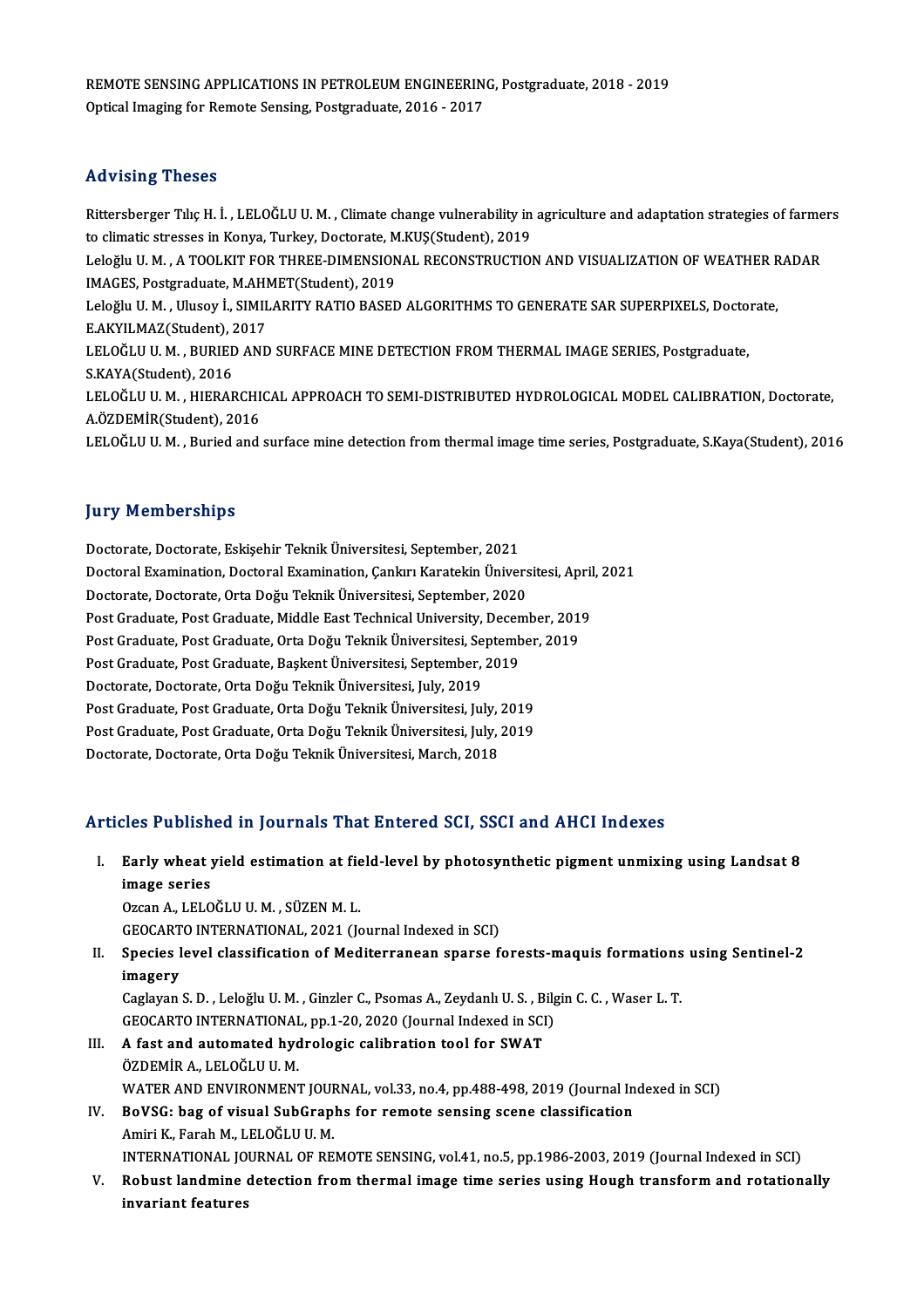Kaya S.,LELOĞLUU.M. ,OzyerG.T.

- Kaya S., LELOĞLU U. M. , Ozyer G. T.<br>INTERNATIONAL JOURNAL OF REMOTE SENSING, vol.41, no.2, pp.725-739, 2019 (Journal Indexed in SCI)<br>Buried and Surface Mine Detection From Thermal Image Time Series Kaya S., LELOĞLU U. M. , Ozyer G. T.<br>INTERNATIONAL JOURNAL OF REMOTE SENSING, vol.41, no.2, pp.725-739, 20<br>VI. Buried and Surface Mine Detection From Thermal Image Time Series<br>KAYA S. LELOĞLUJU M INTERNATIONAL JOURN<br>Buried and Surface M<br>KAYA S., LELOĞLU U. M.<br>JEEE JOURNAL OF SELE Buried and Surface Mine Detection From Thermal Image Time Series<br>KAYA S., LELOĞLU U. M.<br>IEEE JOURNAL OF SELECTED TOPICS IN APPLIED EARTH OBSERVATIONS AND REMOTE SENSING, vol.10, no.10,<br>nn 4544 4552-2017 (Journal Indoved in KAYA S., LELOĞLU U. M.<br>IEEE JOURNAL OF SELECTED TOPICS IN APPL<br>pp.4544-4552, 2017 (Journal Indexed in SCI)<br>Hierarshisel approash to hydrologisel m IEEE JOURNAL OF SELECTED TOPICS IN APPLIED EARTH OBSER<br>pp.4544-4552, 2017 (Journal Indexed in SCI)<br>VII. Hierarchical approach to hydrological model calibration<br> $\ddot{\text{OZPEMI}}$  A J ELOČLUJI M APPASPOUR K C
- pp.4544-4552, 2017 (Journal Indexed in SCI)<br>Hierarchical approach to hydrological mo<br>ÖZDEMİR A., LELOĞLU U.M., ABBASPOUR K.C.<br>ENVIRONMENTAL EARTH SCIENCES vol76, no ÖZDEMİR A., LELOĞLU U. M. , ABBASPOUR K. C.<br>ENVIRONMENTAL EARTH SCIENCES, vol.76, no.8, 2017 (Journal Indexed in SCI)
- ÖZDEMİR A., LELOĞLU U. M. , ABBASPOUR K. C.<br>ENVIRONMENTAL EARTH SCIENCES, vol.76, no.8, 2017 (Journal Indexed in SCI)<br>VIII. Similarity Ratio Based Adaptive Mahalanobis Distance Algorithm to Generate SAR Superpixels<br>AKVILMA ENVIRONMENTAL EARTH SC<br>Similarity Ratio Based Ada<br>AKYİLMAZ E., LELOĞLU U. M.<br>CANADIAN IQUBNAL OF PEM Similarity Ratio Based Adaptive Mahalanobis Distance Algorithm to Generate SAR Super<br>AKYİLMAZ E., LELOĞLU U. M.<br>CANADIAN JOURNAL OF REMOTE SENSING, vol.43, no.6, pp.569-581, 2017 (Journal Indexed in SCI)<br>Segmentation of SA
- AKYİLMAZ E., LELOĞLU U. M.<br>CANADIAN JOURNAL OF REMOTE SENSING, vol.43, no.6, pp.569-581, 2017 (Journal Indexed in SCI)<br>IX. Segmentation of SAR images using similarity ratios for generating and clustering superpixels<br>AKVİLM CANADIAN JOURNAL OF REM<br>Segmentation of SAR imag<br>AKYİLMAZ E., LELOĞLU U. M.<br>ELECTRONICS LETTERS vol 5 Segmentation of SAR images using similarity ratios for generating and<br>AKYİLMAZ E., LELOĞLU U. M.<br>ELECTRONICS LETTERS, vol.52, no.8, pp.654-655, 2016 (Journal Indexed in SCI)<br>Automated nogion segmentation on sentridae sese
- AKYİLMAZ E., LELOĞLU U. M.<br>ELECTRONICS LETTERS, vol.52, no.8, pp.654-655, 2016 (Journa<br>X. Automated region segmentation on cartridge case base<br>SAKARYA U. TOPCU O. Lobgh: U. M. SOYSAL M. TUNALLE ELECTRONICS LETTERS, vol.52, no.8, pp.654-655, 2016 (Jou<br>Automated region segmentation on cartridge case ba<br>SAKARYA U., TOPÇU O., Leloglu U.M. , SOYSAL M., TUNALI E.<br>FORENSIC SCIENCE INTERNATIONAL .vol.333, np.377, 387, 3 X. Automated region segmentation on cartridge case base<br>SAKARYA U., TOPÇU O., Leloglu U. M. , SOYSAL M., TUNALI E.<br>FORENSIC SCIENCE INTERNATIONAL, vol.222, pp.277-287, 2012 (Journal Indexed in SCI) SAKARYA U., TOPÇU O., Leloglu U. M. , SOYSAL M., TUNALI E.<br>FORENSIC SCIENCE INTERNATIONAL, vol.222, pp.277-287, 2012 (Journal Indexed in SCI)<br>XI. Characterisation of tool marks on cartridge cases by combining multiple imag
- FORENSIC SC<br>Characteris<br>Leloglu U.M.<br>JET IMACE PL Characterisation of tool marks on cartridge cases by combining multip<br>Leloglu U. M.<br>IET IMAGE PROCESSING, vol.6, no.7, pp.854-862, 2012 (Journal Indexed in SCI)<br>Tug Cêlü: Now CEOS reference standard test site for infrared
- Leloglu U. M.<br>IET IMAGE PROCESSING, vol.6, no.7, pp.854-862, 2012 (Journal Indexed in SCI)<br>XII. Tuz Gölü: New CEOS reference standard test site for infrared visible optical sensors<br>CUPOLS IET IMAGE PROCESSING, vol.6, no.7, pp.854-862, 2012 (Journal Indexed in SCI)<br>Tuz Gölü: New CEOS reference standard test site for infrared visible optical senso<br>GUROL S., BEHNERT I., OZEN H., DEADMAN A., FOX N., Leloğlu U.M Tuz Gölü: New CEOS reference standard test site for infrared visible optical senso<br>GUROL S., BEHNERT I., OZEN H., DEADMAN A., FOX N., Leloğlu U. M.<br>Canadian Journal of Remote Sensing, vol.36, no.5, pp.553-565, 2010 (Journa
- XIII. Capacity building in emerging space nations: Experiences, challenges and benefits Canadian Journal of Remote Sensing, vol.36, no.5, pp.553-565, 2010 (Journal Indexed in SCI)<br>Capacity building in emerging space nations: Experiences, challenges and benefits<br>JASON S., Curiel A. d. S. , LİDDLE D., CHİZEA F. Capacity build<br>JASON S., Curiel<br>GOMES L., et al.<br>ADVANCES IN S JASON S., Curiel A. d. S. , LİDDLE D., CHİZEA F., Leloglu U. M. , Helvaci M., BEKHTİ M., BENA<br>GOMES L., et al.<br>ADVANCES IN SPACE RESEARCH, vol.46, no.5, pp.571-581, 2010 (Journal Indexed in SCI)<br>Establishing anace industry

- GOMES L., et al.<br>ADVANCES IN SPACE RESEARCH, vol.46, no.5, pp.571-581, 2010 (Journal Indexed in SCI)<br>XIV. Establishing space industry in developing countries: Opportunities and difficulties ADVANCES IN SPACE RESEAR<br>Establishing space industr<br>Leloglu U.M., KOCAOĞLAN E.<br>ADVANCES IN SPACE PESEAP Establishing space industry in developing countries: Opportunities and difficulties<br>Leloglu U. M. , KOCAOĞLAN E.<br>ADVANCES IN SPACE RESEARCH, vol.42, no.11, pp.1879-1886, 2008 (Journal Indexed in SCI)<br>Three dimensional surf
- Leloglu U. M. , KOCAOĞLAN E.<br>ADVANCES IN SPACE RESEARCH, vol.42, no.11, pp.1879-1886, 2008 (Journal Indexed in SCI)<br>XV. Three-dimensional surface reconstruction for cartridge cases using photometric stereo ADVANCES IN SPACE RESEARCH, vol.4<br>Three-dimensional surface recon:<br>SAKARYA U., Leloglu U. M. , TUNALI E.<br>FORENSIC SCIENCE INTERNATIONAL Three-dimensional surface reconstruction for cartridge cases using photometri<br>SAKARYA U., Leloglu U. M. , TUNALI E.<br>FORENSIC SCIENCE INTERNATIONAL, vol.175, pp.209-217, 2008 (Journal Indexed in SCI)<br>Multi image region grow SAKARYA U., Leloglu U. M., TUNALI E.<br>FORENSIC SCIENCE INTERNATIONAL, vol.175, pp.209-217, 2008 (J<br>XVI. Multi-image region growing for integrating disparity maps
- FORENSIC SCIENCE IN<br>Multi-image region<br>Leloglu U. M. , Halici U.<br>COMBUTER ANALYSIS XVI. Multi-image region growing for integrating disparity maps<br>Leloglu U. M. , Halici U.<br>COMPUTER ANALYSIS OF IMAGES AND PATTERNS, vol.1689, pp.403-410, 1999 (Journal Indexed in SCI)

## Articles Published in Other Journals

rticles Published in Other Journals<br>I. A Method to Enhance Homogeneous Distribution of Matched Features for Image Matching SEC 1 defining a metallic pour nuits<br>A Method to Enhance Homogeneous Distribution of M<br>Gülmez B., Demirtaş F., Leloğlu U.M., Yaman M., Güneyi E.T. International Journal of Environment and Geoinformatics, vol.6, no.3, pp.322-327, 2019 (Other Refereed National<br>Journals) Gülmez B., Demirtas F., Leloğlu U. M., Yaman M., Güneyi E. T.

## Books&Book Chapters

OOks & Book Chapters<br>I. How Newcomers will Participate in Space Exploration<br>CENCAV B J ELOČUJU M de de de de de la picture<br>How Newcomers will Pa<br>GENÇAY B., LELOĞLU U. M.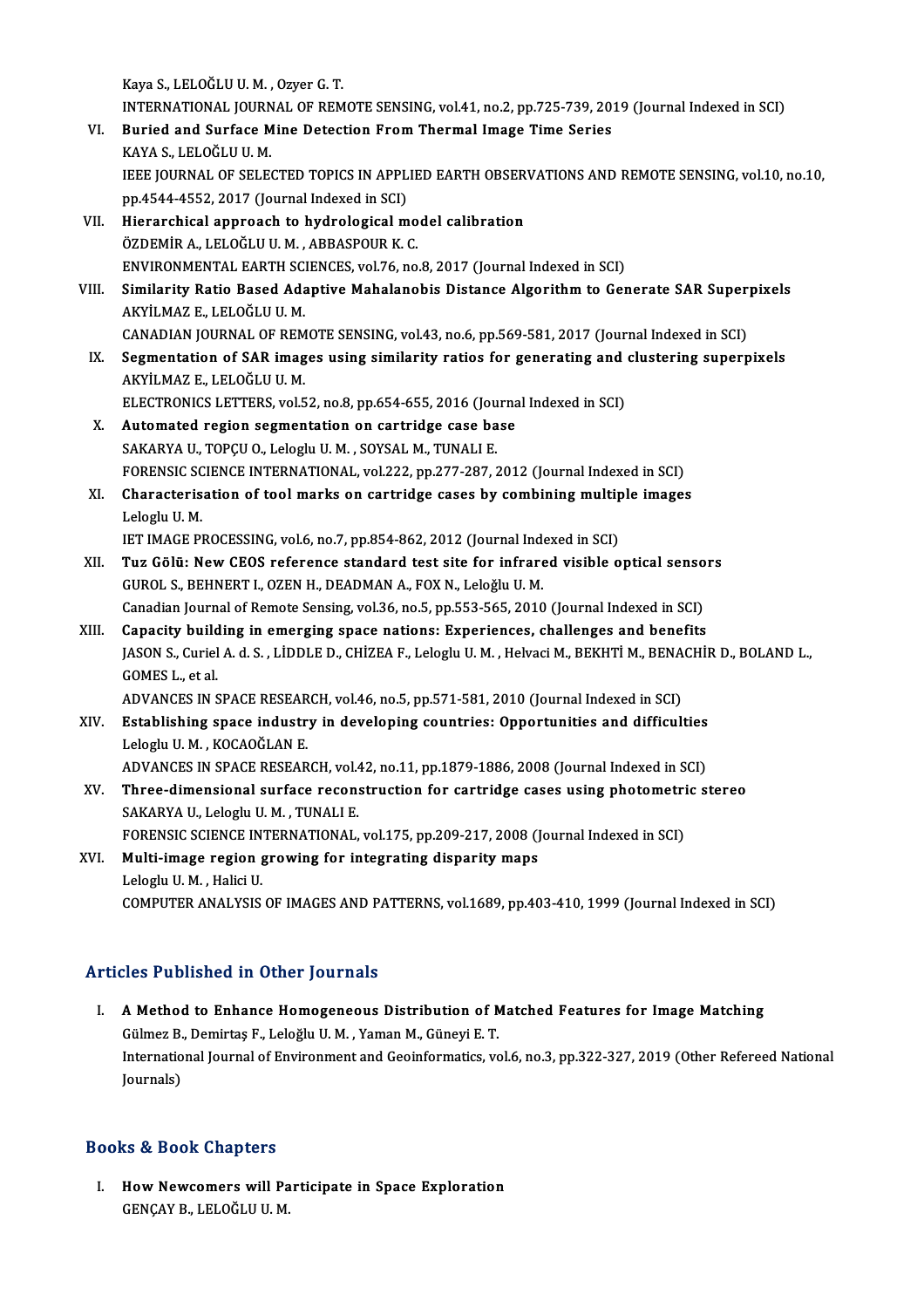in: Space Science, Herman J. Mosquera Cuesta, Editor, InTech, 2012

### Refereed Congress / Symposium Publications in Proceedings

- efereed Congress / Symposium Publications in Proceedings<br>I. Mapping Compositional Diversity in Mediterranean Sparse Forests Using Sentinel-2 Imagery<br>Demirbas Cağlavan S. Lolağlu II.M., Bilgin C. C. Wasar L. Beamas A. Cingl Napping Compositional Diversity in Mediterranean Sparse Forests Us:<br>Demirbaş Çağlayan S., Leloğlu U.M. , Bilgin C. C. , Waser L., Psomas A., Ginzler C.<br>10th JALE World Conference Milen, Italy 1, 05 July 2019, np.346 Mapping Compositional Diversity in Mediterranean Sparse<br>Demirbaş Çağlayan S., Leloğlu U. M. , Bilgin C. C. , Waser L., Psomas<br>10th IALE World Conference, Milan, Italy, 1 - 05 July 2019, pp.346<br>Investigation of the Effects Demirbaş Çağlayan S., Leloğlu U. M. , Bilgin C. C. , Waser L., Psomas A., Ginzler C.<br>10th IALE World Conference, Milan, Italy, 1 - 05 July 2019, pp.346<br>II. Investigation of the Effects of False Matches and Distribution of
- 10th IALE World Conference, Milan, Italy, 1 05 July 2019, pp.346<br>Investigation of the Effects of False Matches and Distribution c<br>Algorithm<br>Demirtas F., Gülmez B., Yıldırım İ., Leloğlu U. M., Yaman M., Günevi E. T. Investigation of the Effects of False Matches and Distribution (<br>Algorithm<br>Demirtaş F., Gülmez B., Yıldırım İ., Leloğlu U. M. , Yaman M., Güneyi E. T.<br>10. Türkiye Ulusal Estegramatri ve Uraktan Akrilama Birliği Teknik Sem

**Algorithm**<br>Demirtaş F., Gülmez B., Yıldırım İ., Leloğlu U. M. , Yaman M., Güneyi E. T.<br>10. Türkiye Ulusal Fotogrametri ve Uzaktan Algılama Birliği Teknik Sempozyumu (TUFUAB'2019), Aksaray, Turkey,<br>25. ...<sup>27. April 2019, </sup> Demirtaş F., Gülmez B., Yıldırım<br>10. Türkiye Ulusal Fotogrametri<br>25 - 27 April 2019, pp.302-309<br>Companison of Image Mateb 10. Türkiye Ulusal Fotogrametri ve Uzaktan Algılama Birliği Teknik Sempozyumu (TUFUAB'2019), Aksa<br>25 - 27 April 2019, pp.302-309<br>III. Comparison of Image Matching Algorithms on Satellite Images Taken in Different Seasons<br>V

## 25 - 27 April 2019, pp.302-309<br>III. Comparison of Image Matching Algorithms on Satellite Images Taken in Different Seasons<br>Yıldırım İ., Demirtaş F., Gülmez B., Leloğlu U.M., Yaman M., Güneyi E. T. Comparison of Image Matching Algorithms on Satellite Images Taken in Different Seasons<br>Yıldırım İ., Demirtaş F., Gülmez B., Leloğlu U. M. , Yaman M., Güneyi E. T.<br>10. Türkiye Ulusal Fotogrametri ve Uzaktan Algılama Birliği Yıldırım İ., Demirtaş F., Gülmez E<br>10. Türkiye Ulusal Fotogrametri<br>25 - 27 April 2019, pp.323-330<br>Multionektral Görüntü Serile

10. Türkiye Ulusal Fotogrametri ve Uzaktan Algılama Birliği Te<br>25 - 27 April 2019, pp.323-330<br>IV. Multispektral Görüntü Serilerinden Bozkırların Tespiti 25 - 27 April 2019, pp.323-330<br>Multispektral Görüntü Serilerinden Bozkırların Tespiti<br>NABDEL l., ÇAĞLAYAN DEMİRBAŞ S., Zeydanlı U. S. , LELOĞLU U. M.<br>VIL Uraltan Alrılama ve Çoğrafi Bilgi Sistemleri Somnozuumu (UZA) IV. Multispektral Görüntü Serilerinden Bozkırların Tespiti<br>NABDEL 1., ÇAĞLAYAN DEMİRBAŞ S., Zeydanlı U. S. , LELOĞLU U. M.<br>VII. Uzaktan Algılama ve Coğrafi Bilgi Sistemleri Sempozyumu (UZAL-CBS 2018), Eskişehir, Turkey, 18 NABDEL l., ÇAĞL*ı*<br>VII. Uzaktan Algıla<br>September 2018<br>Mataoralaji Bas VII. Uzaktan Algılama ve Coğrafi Bilgi Sistemleri Sempozyumu (UZAL-CBS 2018), Eskişe<br>September 2018<br>V. Meteoroloji Radarı Görüntülerinden Üç-Boyutlu Geriçatım ve Görselleştirme<br>PESEN M. LELOČLUJU M

September 2018<br><mark>Meteoroloji Radarı Gör</mark><br>PESEN M., LELOĞLU U. M.<br><sup>VII. Hraktan Akılama ve C</sup> Meteoroloji Radarı Görüntülerinden Üç-Boyutlu Geriçatım ve Görselleştirme<br>PESEN M., LELOĞLU U. M.<br>VII. Uzaktan Algılama ve Coğrafi Bilgi Sistemleri Sempozyumu (UZAL-CBS 2018), Eskişehir, Turkey, 18 - 21<br>Sentember 2018

PESEN M., LELOĞ<br>VII. Uzaktan Algıla<br>September 2018<br>Parlav viald ast VII. Uzaktan Algılama ve Coğrafi Bilgi Sistemleri Sempozyumu (UZAL-CBS 2018), Eskişehir, Turkey, 18 - 21<br>September 2018<br>VI. Barley yield estimation with sentinel-2 vegetation indices Sentinel-2 Bitki Indeksleri ile Arpa<br>Bi

September 2018<br>Barley yield estimation with<br>Bitkisinin Rekolte Kestirimi<br>Demimelat C. LELOČLUJU M Barley yield estimation wit<br>Bitkisinin Rekolte Kestirim<br>Demirpolat C., LELOĞLU U. M.<br>26th IEEE Signal Processing al

Bitkisinin Rekolte Kestirimi<br>Demirpolat C., LELOĞLU U. M.<br>26th IEEE Signal Processing and Communications Applications Conference, SIU 2018, İzmir, Turkey, 2 - 05 May 2018,pp.1-4 26th IEEE Signal Processing and Communications Application<br>2018, pp.1-4<br>VII. Wide-area spaceborne maritime surveillance system<br>LELOČLUJ M TINALLE

- 2018, pp.1-4<br>Wide-area spaceborne r<br>LELOĞLU U. M. , TUNALI E.<br><sup>9th International Conferen</sup> 8th International Conference on Recent Advances in Space Technologies (RAST),, İstanbul, Turkey, 19 - 22 June<br>2017, pp.507-511 LELOĞLU U M , TUNALI E
- VIII. Göktürk-2 Uydusu için Arazi Sınıflandırması 2017, pp.507-511<br>Göktürk-2 Uydusu için Arazi Sın<br>GÜRCAN İ., TEKE m., LELOĞLU U. M.<br>24 JEEE Sinyal İslama va İlatisim Uv. 24. IEEE Sinyal İşleme ve İletişim Uygulamaları Kurultayı (SİU 2016), Zonguldak, Turkey, 16 - 19 May 2016, pp. 2097-2100 GÜRCAN İ., TEK<br>24. IEEE Sinyal<br>pp.2097-2100<br>Information 1 24. IEEE Sinyal İşleme ve İletişim Uygulamaları Kurultayı (SİU 2016), Zonguldak<br>pp.2097-2100<br>IX. Information Theoretic SAR Boundary Detection with User Interaction<br>pomirkesen C. LELOČLU U.M.
	- pp.2097-2100<br>I<mark>nformation Theoretic SAR</mark><br>Demirkesen C., LELOĞLU U. M.<br>SPIE Bemete Sensing 2015, Te Information Theoretic SAR Boundary Detection with User Interaction<br>Demirkesen C., LELOĞLU U. M.<br>SPIE Remote Sensing 2015, Toulouse, France, 21 - 24 September 2015, vol.9643<br>Estimation of Noise Model Beremeters for Images T Demirkesen C., LELOĞLU U. M.<br>SPIE Remote Sensing 2015, Toulouse, France, 21 - 24 September 2015, vol.9643<br>X. Estimation of Noise Model Parameters for Images Taken by a Full-frame Hyperspectral Camera
	- DEMİRKESENC.,LELOĞLUU.M. Estimation of Noise Model Parameters for Images Taken by a Full-frame Hyperspectral Camera<br>DEMİRKESEN C., LELOĞLU U. M.<br>Conference on Image and Signal Processing for Remote Sensing XXI, Toulouse, France, 21 - 23 September DEMIRKE<br>Conferency<br>vol.9643
	- Conference on Image and Signal Processing for Remote Sensing XXI, Toulouse, France, 21 23 S<br>vol.9643<br>XI. A Compact Imager Design Concept for Micro/Nanosatellites Using Scanning Mirrors vol.9643<br>XI. A Compact Imager Design Concept for Micro/Nanosatellites Using Scanning Mirrors<br>LELOĞLU U.M. , TUNALI E., SUBAŞI Y. A Compact Imager Design Concept for Micro/Nanosatellites Using Scanning Mirrors<br>LELOĞLU U. M. , TUNALI E., SUBAŞI Y.<br>7th International Conference on Recent Advances in Space Technologies (RAST), İstanbul, Turkey, 16 - 19 J LELOĞLU U. M. , TU<br>7th International C<br>2015, pp.555-560<br>Hunorion Görünt
- 2015, pp.555-560<br>XII. 1 Hyperion Görüntülerinde Şeritlenmenin Giderilmesi DEMİRKESENC.,LELOĞLUU.M.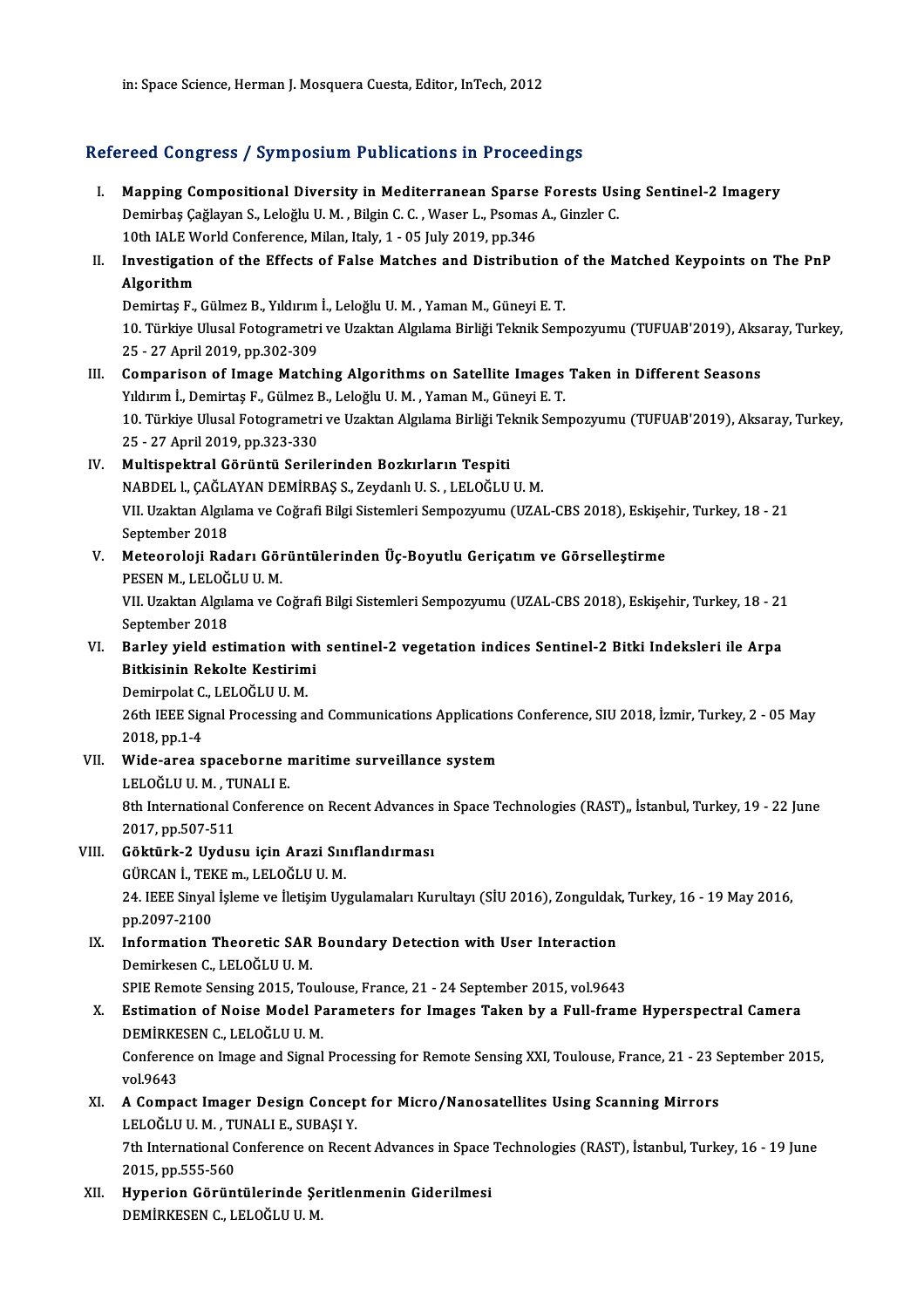IEEE 23. Sinyal İşleme ve İletişim Uygulamaları Kurultayı, SİU 2015, Malatya, Turkey, 16 - 19 May 2015, pp.2423-<br>2426 **IEEE 2**<br>2426<br>Clime IEEE 23. Sinyal İşleme ve İletişim Uygulamaları Kurultayı, SİU 2015, Malatya, Turkey, 16 - 19<br>2426<br>XIII. Climate Change Impact Assessment on River Basin: Sarisu-Eylikler River, Turkey<br>ÖZDEMİR A, LELOČLUJLM

2426<br>XIII. Climate Change Impact Assessment on River Basin: Sarisu-Eylikler River, Turkey<br>ÖZDEMİR A. LELOĞLU U. M. Climate Change Impact Assessment on River Basin: Sarisu-Eylikler River, Turkey<br>ÖZDEMİR A., LELOĞLU U. M.<br>2nd International Sustainable Watershed Management Conference, SuWaMa 2014, Turkey, 13 - 17 October 2014<br>Naise Estima

- ÖZDEMİR A., LELOĞLU U. M.<br>2nd International Sustainable Watershed Management Conference, SuWaMa 2014, Turkey, 13<br>XIV. Noise Estimation for Hyperspectral Imagery using Spectral Unmixing and Synthesis<br>DEMİRKESEN GUELOĞLULLM 2nd International Sustainable W<br>Noise Estimation for Hypers<br>DEMİRKESEN C., LELOĞLU U. M.<br>SPIE Bomete Sensing Conference Noise Estimation for Hyperspectral Imagery using Spectral Unmixing and Synthe<br>DEMİRKESEN C., LELOĞLU U. M.<br>SPIE Remote Sensing Conference 2014, Amsterdam, Netherlands, 22 - 25 September 2014<br>Hunorian Cörüntülerinden Sığ Su DEMİRKESEN C., LELOĞLU U. M.<br>SPIE Remote Sensing Conference 2014, Amsterdam, Netherlands, 22 - 25 September 2014<br>XV. Hyperion Görüntülerinden Sığ Sularda Derinlik ve Su Kalitesi Ölçümü Serçin Gölü<br>ÖZDEMİP A JELOĞLUJU M
- SPIE Remote Sensing Confer<br>Hyperion Görüntülerinde<br>ÖZDEMİR A., LELOĞLU U. M.<br>IEEE 22. Sinval İslama ve İlat Hyperion Görüntülerinden Sığ Sularda Derinlik ve Su Kalitesi Ölçümü Serçin Gölü<br>ÖZDEMİR A., LELOĞLU U. M.<br>IEEE 22. Sinyal İşleme ve İletişim Uygulamaları Kurultayı, SİU 2014, Turkey, 23 - 25 April 2014<br>Pathymetry and Water
- ÖZDEMİR A., LELOĞLU U. M.<br>IEEE 22. Sinyal İşleme ve İletişim Uygulamaları Kurultayı, SİU 2014, Turkey, 23 25 April 2014<br>XVI. Bathymetry and Water Quality Measurement of Shallow Waters using Hyperion: Sercin Lake<br>Ozdemir IEEE 22. Sinyal İşleme ve İle<br>Bath**ymetry and Water (**<br>Ozdemir A., LELOĞLU U. M.<br>22nd IEEE Simal Processin Bathymetry and Water Quality Measurement of Shallow Waters using Hyperion: Sercin Lake<br>Ozdemir A., LELOĞLU U. M.<br>22nd IEEE Signal Processing and Communications Applications Conference (SIU), Trabzon, Turkey, 23 - 25 April<br> Ozdemir A., LELOĞLU<br>22nd IEEE Signal Pro<br>2014, pp.2023-2026<br>Silah Marka Teaniti 22nd IEEE Signal Processing and Communications Applications Conference (SIU), Tra<br>2014, pp.2023-2026<br>XVII. Silah Marka Tespiti İçin Genel Şekil Karakteristikleri Temelli Sınıflandırma<br>CONUALAN GUELOČULU MUSAKARYA U
- 2014, pp.2023-2026<br>Silah Marka Tespiti İçin Genel Şekil Kar<br>GONUALAN C., LELOĞLU U. M. , SAKARYA U.<br>Sinyal İslama ve Uygulamaları 2012 (SUD. T. Silah Marka Tespiti İçin Genel Şekil Karakteristikleri Temelli S<br>GONUALAN C., LELOĞLU U. M. , SAKARYA U.<br>Sinyal İşleme ve Uygulamaları 2012 (SİU), Turkey, 18 - 20 April 2012<br>The 2010 Tur Colu Field Compaign – An Overwiew. GONUALAN C., LELOĞLU U. M. , SAKARYA U.<br>Sinyal İşleme ve Uygulamaları 2012 (SİU), Turkey, 18 - 20<br>XVIII. The 2010 Tuz Golu Field Campaign—An Overview
- Sinyal İşleme ve Uygulamaları 2012 (SİU), Turkey, 18 20 A<br>The 2010 Tuz Golu Field Campaign—An Overview<br>OZEN h., FOX N., LELOĞLU U.M., BEHNERT I., DEADMAN A. The 2010 Tuz Golu Field Campaign—An Overv<br>OZEN h., FOX N., LELOĞLU U. M. , BEHNERT I., DEADI<br>IGARSS 2011, Vancouver, Canada, 24 - 29 July 2011<br>Tuz Cēlü Site Charasteristics OZEN h., FOX N., LELOĞLU U. M.,<br>IGARSS 2011, Vancouver, Canada<br>XIX. Tuz Gölü Site Characteristics
- IGARSS 2011, Vancouver, Canada, 24 29 July 2011<br>Tuz Gölü Site Characteristics<br>LEİGH L., BEHNERT I., DEADMAN A., BOX N., LELOĞLU U. M. , OZEN H., GRİFFİTH D.<br>ICARSS 2011 24 29 July 2011 Tuz Gölü Site Characteristics<br>LEİGH L., BEHNERT I., DEADMAI<br>IGARSS 2011, 24 - 29 July 2011<br>A Gase Study of an Automate LEIGH L., BEHNERT I., DEADMAN A., BOX N., LELOĞLU U. M. , OZEN H., GRİFFİTH D.<br>IGARSS 2011, 24 - 29 July 2011<br>XX. A Case Study of an Automated Firearms Identification System: BALİSTİKA 2010<br>SAKARYA U. ES A J ELOĞLU U.
- IGARSS 2011, 24 29 July 2011<br>XX. A Case Study of an Automated Firearms Identification System: BALISTIKA 2010<br>SAKARYA U., ES A., LELOĞLU U. M. , TUNALI E., BİRGÜL Ö. A Case Study of an Automated Firearms Identification System: BALİSTİKA 2010<br>SAKARYA U., ES A., LELOĞLU U. M. , TUNALI E., BİRGÜL Ö.<br>BIT's 1st Annual World Congress of Forensics (WCF-2010), Dalian, China, 21 - 23 October 20
- SAKARYA U., ES A., LELOĞLU U. M. , TUNALI E., BİRGÜL Ö.<br>BIT's 1st Annual World Congress of Forensics (WCF-2010), Dalian, China, 21 23 October<br>XXI. Characterization of the Spatial Uniformity of the Tuz Gölü Calibratio BIT's 1st Annual World Congress of Forensics (<br>Characterization of the Spatial Uniformity<br>LELOĞLU U.M., GÜRBÜZ Z., OZEN H., GUROL S.<br>ISBBS Istanbul Workshap 2010, W.C. 1/4: Model Characterization of the Spatial Uniformity of the Tuz Gölü Calibration Test Site<br>LELOĞLU U. M. , GÜRBÜZ Z., OZEN H., GUROL S.<br>ISPRS Istanbul Workshop 2010, WG I/4: Modeling of Optical Airborne and Spaceborne Sensors, İstan LELOĞLU U. M. , GÜRB<br>ISPRS Istanbul Worksl<br>11 - 13 October 2010<br>Latasamor Advanta ISPRS Istanbul Workshop 2010, WG I/4: Modeling of Optical Airborne<br>11 - 13 October 2010<br>XXII. Latecomer Advantage In Space Technologies: A Posse Ad Esse
- 11 13 October<br>Latecomer Ad<br>LELOĞLU U.M.<br>Dete Systems in Latecomer Advantage In Space Technologies: A Posse Ad Esse<br>LELOĞLU U. M.<br>Data Systems in Aerospace, DASIA 2009, İstanbul, Turkey, 26 - 29 May 2009<br>Tur Gölü Navı Abasluta Padiametria Galibratian Test Site LELOĞLU U. M.<br>Data Systems in Aerospace, DASIA 2009, İstanbul, Turkey, 26 - 29<br>XXIII. Tuz Gölü New Absolute Radiometric Calibration Test Site<br>CUPOL S. QZEN H. LELOĞLU U. M. TUNALLE
	-
- Data Systems in Aerospace, DASIA 2009, İstanl<br>Tuz Gölü New Absolute Radiometric Calib<br>GUROL S., OZEN H., LELOĞLU U.M. , TUNALI E. Tuz Gölü New Absolute Radio<br>GUROL S., OZEN H., LELOĞLU U. M<br>ISPRS Congress, 3 - 11 July 2008<br>The Small Satellite Odussey at GUROL S., OZEN H., LELOĞLU U. M. , TUNAL<br>ISPRS Congress, 3 - 11 July 2008<br>XXIV. The Small Satellite Odyssey of Turkey
- ISPRS Congress<br><mark>The Small Sat</mark><br>LELOĞLU U. M.<br>International W The Small Satellite Odyssey of Turkey<br>LELOĞLU U. M.<br>International Workshop on Small Satellites, New Missions and New Technologies, SSW08, İstanbul, Turkey, 5 - 07 LELOĞLU U<br>Internation<br>June 2008<br>Einst LEO
- International Workshop on Small Satellites, New<br>June 2008<br>XXV. First LEO Satellite Built in Turkey: RASAT<br>VÜVEEL COVANA LELOČLULUM June 2008<br>First <mark>LEO Satellite Built in Turke</mark><br>YÜKSEL G., OKAN A., LELOĞLU U. M.<br><sup>2nd International Conference en Bee</sup> 3rd International Conference on Recent Advances in Space Technologies (RAST) 2007, İstanbul, Turkey, 14 - 16<br>June 2007 YÜKSEL G., OKAN A., LELOĞLU U. M.
- XXVI. COBAN: Design of Multi-Spectral Opto-Electronic Satellite Camera System June 2007<br>ÇOBAN: Design of Multi-Spectral Opto-Electronic Satellite Camera System<br>ŞENGÜL O., LELOĞLU U.M. , TUNALI E., MUSTAFA SANCAY K., İSMAİLOĞLU N., SEVER R.<br>2rd International Conference en Besent Advances in Space Tec 3rd International Conference on Recent Advances in Space Technologies (RAST) 2007, İstanbul, Turkey, 14 - 16<br>June 2007 **ŞENGÜL O.,<br>3rd Interna<br>June 2007<br>COBAN: D** 3rd International Conference on Recent Advances in Space Technologies (RAST) 20<br>June 2007<br>XXVII. COBAN: Design of multi-spectral opto-electronic satellite camera system<br>Senguel O, Lelectronic LIMALIE ViriLMAS, ISMAILOGUUN,
- June 2007<br><mark>COBAN: Design of multi-spectral opto-electronic satellite camera system</mark><br>Senguel O., Leloglu U. M. , TUNALI E., Kirik M. S. , ISMAILOGLU N., SEVER R., AYVAZ E.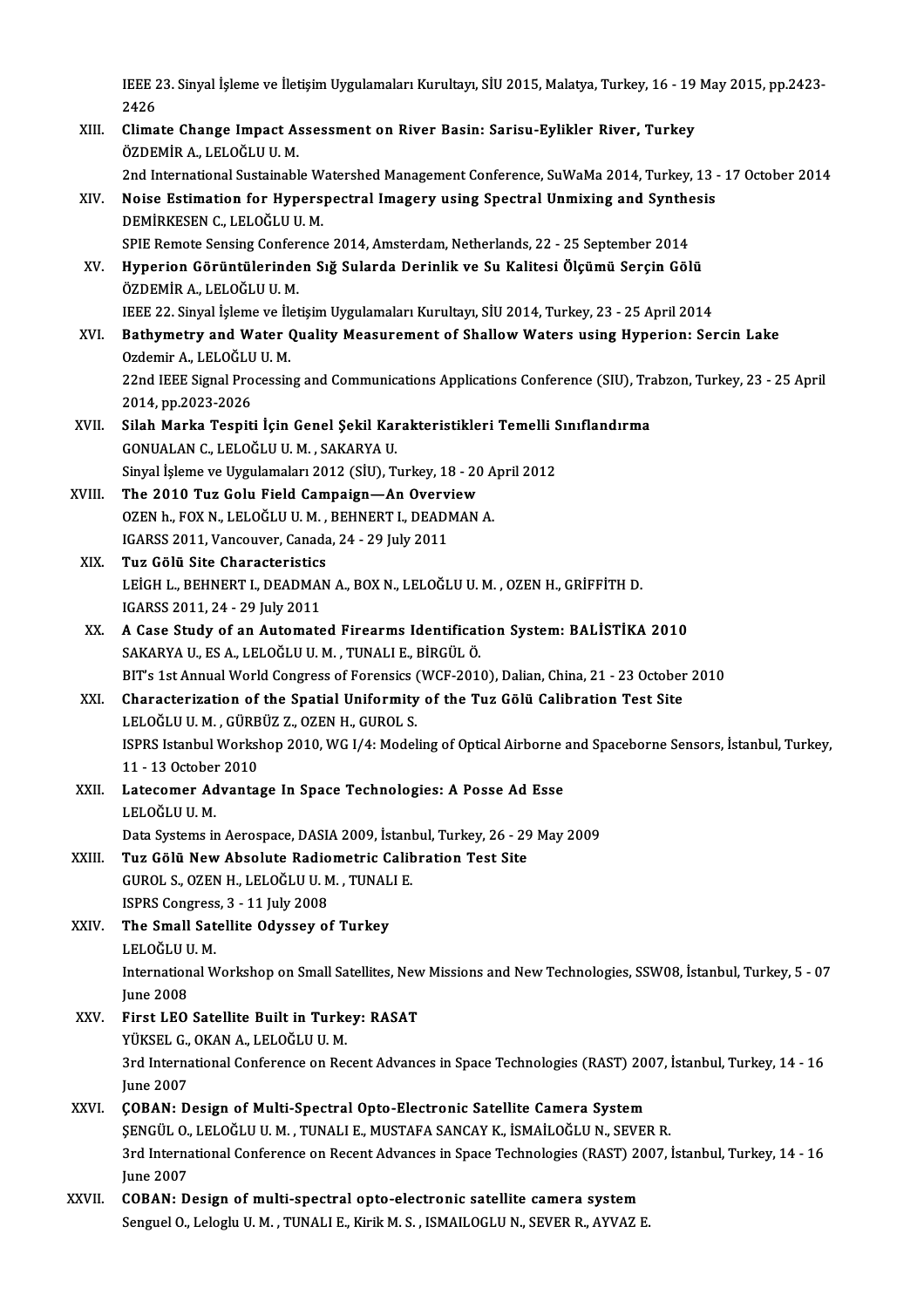3rd International Conference on Recent Advances in Space Technologies, İstanbul, Turkey, 14 - 16 June 2007,<br>nn 407 409 3rd Internat<br>pp.407-408<br>On Orbit M

3rd International Conference on Recent Advances in Space Technologies, İstanbu<br>pp.407-408<br>XXVIII. On Orbit Modulation Transfer Function Estimation for BILSAT Imagers pp.407-408<br><mark>On Orbit Modulation Tra</mark><br>LELOĞLU U. M. , TUNALI E.<br>ISPPS Commission 1 Sumne On Orbit Modulation Transfer Function Estimation for BILSAT Image<br>LELOĞLU U. M. , TUNALI E.<br>ISPRS Commission 1 Symposium: From Sensors to Imagery, 4 - 06 July 2006<br>Padiemetris Camera Calibration of Bil SAT Small Satellite: LELOĞLU U. M. , TUNALI E.<br>ISPRS Commission 1 Symposium: From Sensors to Imagery, 4 - 06 July 2006<br>XXIX. Radiometric Camera Calibration of BiLSAT Small Satellite: Preliminary Results ISPRS Commission 1 Symposium: From Sensors to Imagery, 4 - 06 July 2006 ISPRS Topographic Mapping from Space (with Special Emphasis on Small Satellites), Ankara, Turkey, 14 - 16<br>February 2006 FRIEDRICH J., LELOĞLU U. M., TUNALI E. ISPRS Topographic Mapping from Space (with Special Emphasis on Small Satellites), A<br>February 2006<br>XXX. Geometric Camera Calibration of BiLSAT Small Satellite Preliminary Results<br>Friedrich L ELOČLU LM. Tunab F February 2006<br>Geometric Camera Calibration of<br>Friedrich J., LELOĞLU U.M. , Tunalı E.<br>ISBBS Tonographic Manning from Sp ISPRS Topographic Mapping from Space (with Special Emphasis on Small Satellites), Ankara, Turkey, 14 - 16<br>February 2006 Friedrich J., LELOĞLU U. M., Tunalı E. ISPRS Topographic Mapping from Space (with Special Emphasis on Small Satellites), Ankara, Tu<br>February 2006<br>XXXI. A New Automated Firearms Identification System using 3D Information BALISTIKA February 2006<br>A New Automated Firearms Identification Sys<br>LELOĞLU U.M. , SAKARYA u., TEK F. B. , ÇİLİNGİR o.<br><sup>2nd Eunoneen Agedemy of Forengis Ssienge Mestine</sup> A New Automated Firearms Identification System using 3D Information<br>LELOĞLU U.M., SAKARYA u., TEK F.B., ÇİLİNGİR o.<br>3rd European Academy of Forensic Science Meeting, 22 - 29 September 2003<br>A Componative Borformanes Test of LELOĞLU U. M., SAKARYA u., TEK F. B., ÇİLİNGİR o.<br>3rd European Academy of Forensic Science Meeting, 22 - 29 September 2003<br>XXXII. A Comparative Performance Test of A New Ballistic Analysis System BALISTIKA 3rd European Academy of Forensic Science Meeting, 22 - 29 Se<br>A Comparative Performance Test of A New Ballistic Ana<br>LELOĞLU U.M. , SAKARYA u., TEK F. B. , ÇİLİNGİR o., TUNALI e.<br><sup>2nd European Asademy of Forensis Ssiense Mee</sup> A Comparative Performance Test of A New Ballistic Analysis System I<br>LELOĞLU U. M. , SAKARYA u., TEK F. B. , ÇİLİNGİR o., TUNALI e.<br>3rd European Academy of Forensic Science Meeting, 22 - 27 September 2003<br>A Feature Extrecti LELOĞLU U. M. , SAKARYA u., TEK F. B. , ÇİLİNGİR o., TUNALI e.<br>3rd European Academy of Forensic Science Meeting, 22 - 27 Septer<br>XXXIII. A Feature Extraction Method for Marble Tile Classification<br>DEVİREN M.. M KORAY B.. 3rd European Academy of Forensic Science Meeting, 22 - 27 September 2003 Third International Conference on Computer Vision, Pattern Recognition & Image Processing, Atlantic City, United

#### Supported Projects

**Supported Projects**<br>TEKİNALP O., LELOĞLU U. M. , TUBITAK Project, Orta Dou Teknik Üniversitesi Ar-Ge Strateji Belgesi (Havacılık Ve Uzay),<br>2016 - 2017 2010<br>2016 - 2017<br>2016 - 2017<br>2016 - 2017 TEKİNALP O., LELOĞLU U. M. , TUBITAK Project, Orta Dou Teknik Üniversitesi Ar-Ge Strateji Belgesi (Havacılık Ve Uzay),<br>2016 - 2017<br>LELOĞLU U. M. , Project Supported by Other Private Institutions, TEYDEP 1501 3150045 Proje

2016 - 2017<br>LELOĞLU U. M. , Project Supported by Other Private Institutions, TEYDEP :<br>Gözetleme Stabilize EO IR Kamera Sistemi Geliştirme projesi, 2016 - 2016<br>LELOĞLU U. M. - Project Supported by Other Private Institutions LELOĞLU U. M. , Project Supported by Other Private Institutions, TEYDEP 1501 3150045 Proje Nolu Geniş Alan Hava<br>Gözetleme Stabilize EO IR Kamera Sistemi Geliştirme projesi, 2016 - 2016<br>LELOĞLU U. M. , Project Supported by

Gözetleme Stabilize EO IR Kamera Sistemi Geliştirme projesi, 2016 - 2016<br>LELOĞLU U. M. , Project Supported by Other Private Institutions, Küçük Uydu Uydu Alt Sistemleri ve Görüntüleyiciler<br>Geliştirme Projesi, 2016 - 2016

#### Patent

Patent<br>LELOĞLU U. M. , APPARATUS AND METHOD FOR ARRANGING PLAQUES INTO THE SAME ORIENTATION, Patent,<br>CHAPTER B Implementation of Operations: Transport, Initial Begistration, 2007 r acent<br>LELOĞLU U. M. , APPARATUS AND METHOD FOR ARRANGING PLAQUES INTO TI<br>CHAPTER B Implementation of Operations; Transport, Initial Registration, 2007 CHAPTER B Implementation of Operations; Transport, Initial Registration, 2007<br>Scientific Refereeing

**Scientific Refereeing<br>IET IMAGE PROCESSING, SCI Journal, August 2021<br>AEVON KOCATERE ÜNIVERSITESI EEN VE MÜHEND** 

AFYON KOCATEPE ÜNİVERSİTESİ FEN VE MÜHENDİSLİK BİLİMLERİ DERGİSİ, National Scientific Refreed Journal, March<br>2021 IET IM<br>AFYOI<br>2021<br>IEEE 1 AFYON KOCATEPE ÜNIVERSITESI FEN VE MÜHENDISLIK BILIMLERI DERGISI, National S<br>2021<br>IEEE TRANSACTIONS ON GEOSCIENCE AND REMOTE SENSING, SCI Journal, March 2021<br>INTERNATIONAL JOURNAL OF REMOTE SENSING, SCI Journal Esbruary 20 2021<br>IEEE TRANSACTIONS ON GEOSCIENCE AND REMOTE SENSING, SCI Journal, Ma<br>INTERNATIONAL JOURNAL OF REMOTE SENSING, SCI Journal, February 2021<br>Teshnonark ODTÜ Telmokant AS Turkey February 2021

IEEE TRANSACTIONS ON GEOSCIENCE AND REMOTE SENS<br>INTERNATIONAL JOURNAL OF REMOTE SENSING, SCI Jour<br>Technopark, ODTÜ Teknokent AŞ, Turkey, February 2021<br>COMBUTERS AND CEOSIENCES Other Indexed Journal De

INTERNATIONAL JOURNAL OF REMOTE SENSING, SCI Journal, February<br>Technopark, ODTÜ Teknokent AŞ, Turkey, February 2021<br>COMPUTERS AND GEOSIENCES, Other Indexed Journal, December 2020<br>HARİTA DERÇİSİ, National Scientific Refreed

States Of America, 27 February - 03 March 2000, pp.25-28

Technopark, ODTÜ Teknokent AŞ, Turkey, February 2021<br>COMPUTERS AND GEOSIENCES, Other Indexed Journal, December 20:<br>HARİTA DERGİSİ, National Scientific Refreed Journal, December 2020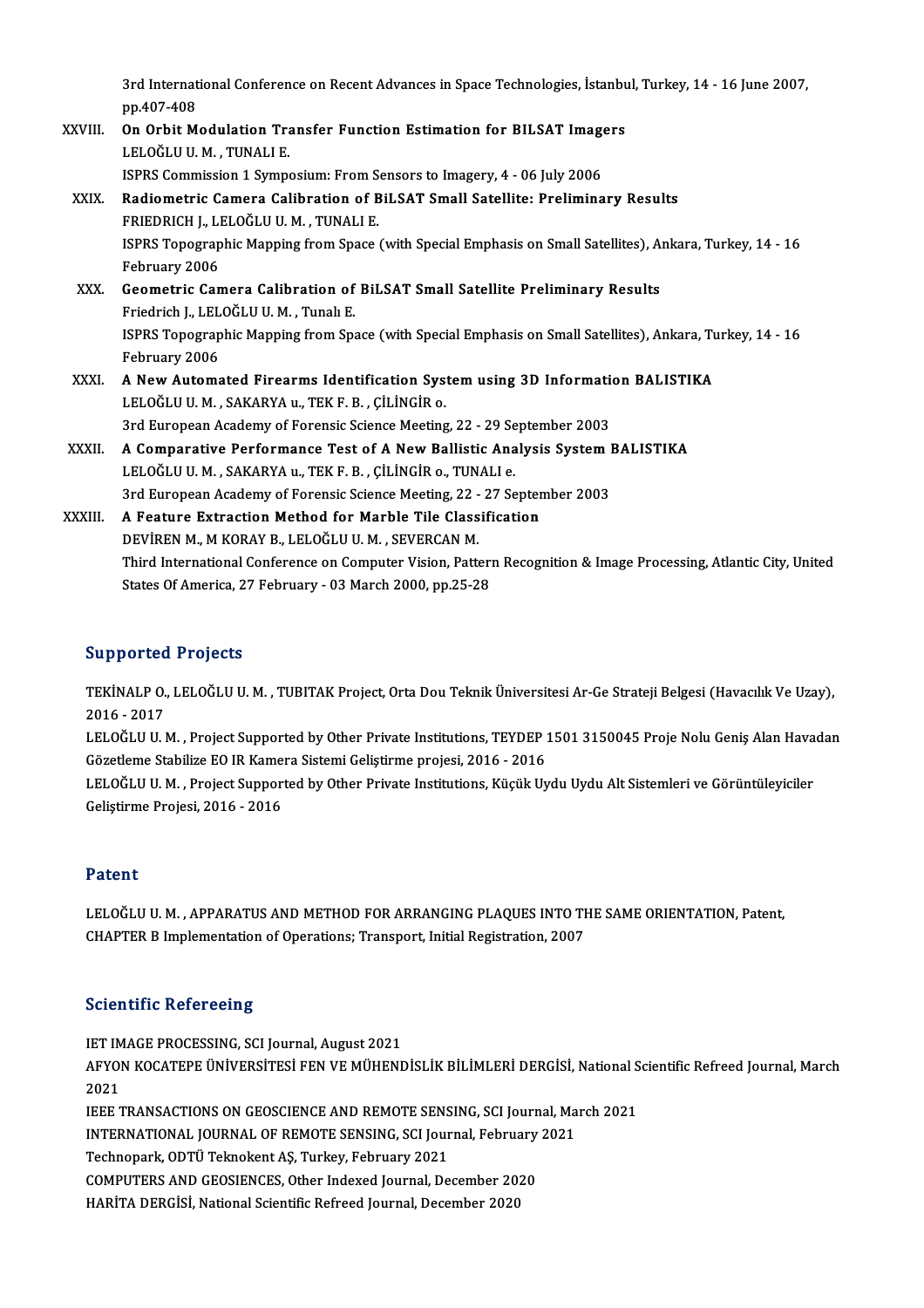IEEE TRANSACTIONS ON GEOSCIENCE AND REMOTE SENSING, SCI Journal, October 2020<br>TUBITAK Preject, 1001 . Pregram for Supporting Scientific and Technological Pessanch Pr TUBITAK Project, 1001 - Program for Supporting Scientific and Technological Research Projects, Middle East Technical<br>University, Turkey, October 2020 IEEE TRANSACTIONS ON GEOSCIE<br>TUBITAK Project, 1001 - Program<br>University, Turkey, October 2020<br>TUBITAK Project, 1011 - Internati TUBITAK Project, 1001 - Program for Supporting Scientific and Technological Research Projects, Middle East Technical<br>University, Turkey, October 2020<br>TUBITAK Project, 1011 - International Scientific Research Projects Parti University, Turkey, October 2020<br>TUBITAK Project, 1011 - Internati<br>University, Turkey, October 2020<br>TUBITAK Project, 1001 - Program TUBITAK Project, 1011 - International Scientific Research Projects Participation Program (UBAP), Middle East Technica<br>University, Turkey, October 2020<br>TUBITAK Project, 1001 - Program for Supporting Scientific and Technolog University, Turkey, October 2020<br>TUBITAK Project, 1001 - Program<br>University, Turkey, October 2020<br>TUBITAK Project, 1001 - Program TUBITAK Project, 1001 - Program for Supporting Scientific and Technological Research Projects, Middle East Technical<br>University, Turkey, October 2020<br>TUBITAK Project, 1001 - Program for Supporting Scientific and Technologi University, Turkey, October 2020<br>TUBITAK Project, 1001 - Program for Supporting Scientific and Technological Research Projects, Middle East Technical<br>University, Turkey, October 2020 TUBITAK Project, 1001 - Program for Supporting Scientif<br>University, Turkey, October 2020<br>Technopark, ODTÜ Teknokent AŞ, Turkey, October 2020<br>TUBITAK Project, 1011 - International Scientific Bessarch TUBITAK Project, 1011 - International Scientific Research Projects Participation Program (UBAP), Middle East Technical<br>University, Turkey, October 2020 Technopark, ODTÜ Teknokent AŞ,<br>TUBITAK Project, 1011 - Internati<br>University, Turkey, October 2020<br>TUBITAK Project, 1001 - Program TUBITAK Project, 1011 - International Scientific Research Projects Participation Program (UBAP), Middle East Technica<br>University, Turkey, October 2020<br>TUBITAK Project, 1001 - Program for Supporting Scientific and Technolog University, Turkey, October 2020 TUBITAK Project, 1001 - Program for Supporting Scientif<br>University, Turkey, October 2020<br>Technopark, ODÜT Teknokent AŞ, Turkey, October 2020<br>TUBITAK Project, 1011 - International Scientific Bessersh University, Turkey, October 2020<br>Technopark, ODÜT Teknokent AŞ, Turkey, October 2020<br>TUBITAK Project, 1011 - International Scientific Research Projects Participation Program (UBAP), Middle East Technical Technopark, ODÜT Teknokent AŞ, Turkey, October 2020<br>TUBITAK Project, 1011 - International Scientific Research Projects Participation Program (UBAP), Middle East Technical<br>University, Turkey, October 2020<br>HYDROLOGICAL SCIEN TUBITAK Project, 1011 - International Scientific Research Projects Participation Program (UBAP), Middle East Technical<br>University, Turkey, October 2020<br>HYDROLOGICAL SCIENCES JOURNAL-JOURNAL DES SCIENCES HYDROLOGIQUES, Jour University, Turkey, October 2020<br>HYDROLOGICAL SCIENCES JOURNAL-JOURNAL DE<br>Technopark, ODTÜ Teknokent, Turkey, June 2020<br>JET IMACE PROCESSINC, SCI Journal February 20 HYDROLOGICAL SCIENCES JOURNAL-JOURNAL DES S<br>Technopark, ODTÜ Teknokent, Turkey, June 2020<br>IET IMAGE PROCESSING, SCI Journal, February 2020<br>Technopark, Telmokent, Turkey, February 2020 Technopark, ODTÜ Teknokent, Turkey, June 2020<br>IET IMAGE PROCESSING, SCI Journal, February 2<br>Technopark, Teknokent, Turkey, February 2020<br>Technopark, ODTÜ Teknokent, Turkey, Desember IET IMAGE PROCESSING, SCI Journal, February 2020<br>Technopark, Teknokent, Turkey, February 2020<br>Technopark, ODTÜ Teknokent, Turkey, December 2019 Technopark, Teknokent, Turkey, February 2020<br>Technopark, ODTÜ Teknokent, Turkey, December 2019<br>Technopark, ODTÜ Teknokent, Turkey, December 2019<br>Technopark, ODTÜ Teknokent, Turkey, Ostober 2019 Technopark, ODTÜ Teknokent, Turkey, December 201<br>Technopark, ODTÜ Teknokent, Turkey, December 201<br>Technopark, ODTÜ Teknokent, Turkey, October 2019<br>Technopark, ODTÜ Teknokent, Turkey, October 2019 Technopark, ODTÜ Teknokent, Turkey, December 2014<br>Technopark, ODTÜ Teknokent, Turkey, October 2019<br>Technopark, ODTÜ Teknokent, Turkey, October 2019<br>IET IMACE PROCESSING, SGLANITEL Sontamber 2019 Technopark, ODTÜ Teknokent, Turkey, October 2019<br>Technopark, ODTÜ Teknokent, Turkey, October 2019<br>IET IMAGE PROCESSING, SCI Journal, September 2019 Technopark, ODTÜ Teknokent, Turkey, October 2019<br>IET IMAGE PROCESSING, SCI Journal, September 2019<br>GAZİ ÜNİVERSİTESİ MÜHENDİSLİK MİMARLIK FAKÜLTESİ DERGİSİ, National Scientific Refreed Journal, May 2019<br>APRLIED SOET COMPUT IET IMAGE PROCESSING, SCI Journal, September 2019<br>GAZİ ÜNİVERSİTESİ MÜHENDİSLİK MİMARLIK FAKÜLTESİ DERGİSİ, Nation<br>APPLIED SOFT COMPUTING, National Scientific Refreed Journal, May 2019<br>REMOTE SENSING I ETTERS, SCI Journal, APPLIED SOFT COMPUTING, National Scientific Refreed Journal, May 2019<br>REMOTE SENSING LETTERS, SCI Journal, April 2019 APPLIED SOFT COMPUTING, National Scientific Refreed Journal, May 2019<br>REMOTE SENSING LETTERS, SCI Journal, April 2019<br>Project Supported by Public Organizations in Other Countries, Innovation Fund Denmark, Denmark, April 20 REMOTE SENSING LETTERS, SCI Journal, April 2019<br>Project Supported by Public Organizations in Other Countries, Innovation Fund Denmark, Denmark, Apr<br>TUBITAK Project, 1002 - Quick Support Program, Middle East Technical Unive Technopark, ODTÜ Teknokent, Turkey, February 2019 TUBITAK Project, 1002 - Quick Support Program, Middle East Technical University, Turkey, March 2019 Technopark, ODTÜ Teknokent, Turkey, February 2019<br>REMOTE SENSING LETTERS, Journal Indexed in SCI-E, November 2018<br>IEEE TRANSACTIONS ON GEOSCIENCE AND REMOTE SENSING, National Scientific Refreed Journal, November 2018<br>Teshn REMOTE SENSING LETTERS, Journal Indexed in SCI-E, November 2018<br>IEEE TRANSACTIONS ON GEOSCIENCE AND REMOTE SENSING, Nationa<br>Technopark, ODTÜ Teknokent, Turkey, November 2018 IEEE TRANSACTIONS ON GEOSCIENCE AND REMOTE SENSING, National S<br>Technopark, ODTÜ Teknokent, Turkey, November 2018<br>COMPUTERS & GEOSCIENCES, Journal Indexed in SCI-E, September 2018<br>Technopark, ODTÜ Teknokent, Turkey, Sortemb COMPUTERS & GEOSCIENCES, Journal Indexed in SCI-E, September 2018<br>Technopark, ODTÜ Teknokent, Turkey, September 2018 COMPUTERS & GEOSCIENCES, Journal Indexed in SCI-E, S<br>Technopark, ODTÜ Teknokent, Turkey, September 2018<br>Technopark, ODTÜ Teknokent, Turkey, September 2018<br>JET IMACE PROCESSING, Journal Indoved in SCLE, Augus Technopark, ODTÜ Teknokent, Turkey, September 2018<br>Technopark, ODTÜ Teknokent, Turkey, September 2018<br>IET IMAGE PROCESSING, Journal Indexed in SCI-E, August 2018<br>INTERNATIONAL JOURNAL OF REMOTE SENSING, Journal Index IET IMAGE PROCESSING, Journal Indexed in SCI-E, August 2018<br>INTERNATIONAL JOURNAL OF REMOTE SENSING, Journal Indexed in SCI-E, August 2018 Technopark, ODTÜ Teknokent, Turkey, July 2018 Technopark, ODTÜ Teknokent, Turkey, June 2018 IET IMAGE PROCESSING, Journal Indexed in SCI-E, April 2018 Technopark, ODTÜ Teknokent, Turkey, June 2018<br>IET IMAGE PROCESSING, Journal Indexed in SCI-E, April 2018<br>COMPUTERS & GEOSCIENCES, Journal Indexed in SCI-E, April 2018<br>IET IMACE PROCESSING, National Scientific Refreed Journ IET IMAGE PROCESSING, National Scientific Refreed Journal, March 2018<br>Technopark, ODTÜ Teknokent, Turkey, March 2018 COMPUTERS & GEOSCIENCES, Journal Indexed in SC<br>IET IMAGE PROCESSING, National Scientific Refreed<br>Technopark, ODTÜ Teknokent, Turkey, March 2018<br>Technopark, ODTÜ Teknokent, Turkey, March 2019 Technopark, ODTÜ Teknokent, Turkey, March 2018 Technopark, ODTÜ Teknokent, Turkey, March 2018<br>Technopark, ODTÜ Teknokent, Turkey, March 2018<br>TUBITAK Project, 1501 - Industry R & D Projects Support Program, TÜBİTAK TEYDEP, Turkey, October 2017<br>JOUPNAL OF ELECTRONIC IMAC Technopark, ODTÜ Teknokent, Turkey, March 2018<br>TUBITAK Project, 1501 - Industry R & D Projects Support Program, TÜBİTAK<br>JOURNAL OF ELECTRONIC IMAGING, Journal Indexed in SCI-E, August 2017<br>JET IMACE PROCESSING, Journal Ind TUBITAK Project, 1501 - Industry R & D Projects Support Pro<br>JOURNAL OF ELECTRONIC IMAGING, Journal Indexed in SCI-E<br>IET IMAGE PROCESSING, Journal Indexed in SCI-E, June 2017<br>COMPUTERS & CEOSCIENCES, Journal Indexed in SCI-JOURNAL OF ELECTRONIC IMAGING, Journal Indexed in SCI-E, August 2017<br>IET IMAGE PROCESSING, Journal Indexed in SCI-E, June 2017<br>COMPUTERS & GEOSCIENCES, Journal Indexed in SCI-E, April 2017